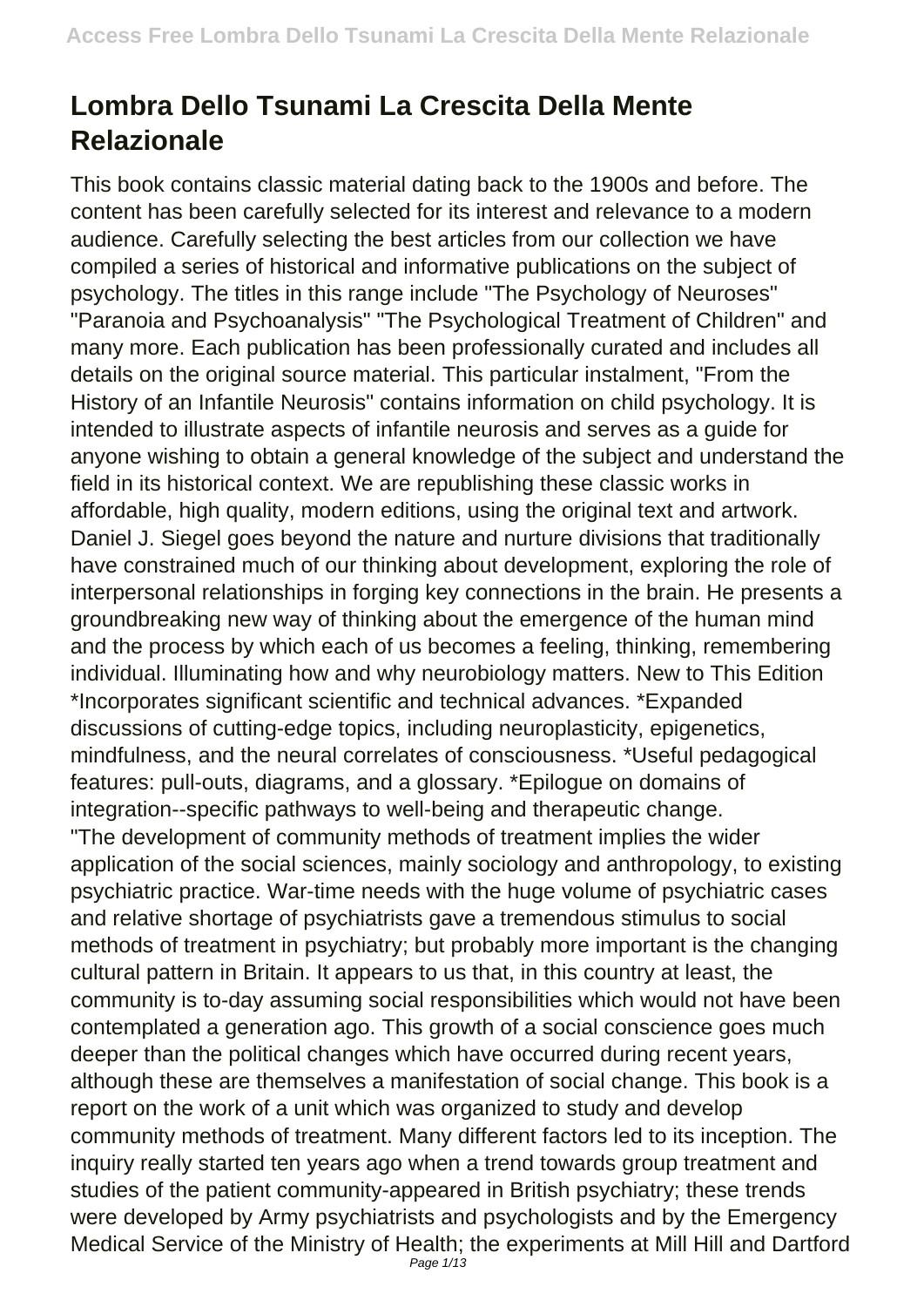(both Ministry of Health hospitals) which are briefly described in this book, were forerunners of the present Industrial Neurosis Unit at Belmont Hospital which was started in April 1947"--Introduction. (PsycINFO Database Record (c) 2014 APA, all rights reserved).

Early in these essays, Bromberg contemplates how one might engage schizoid detachment within an interpersonal perspective. To his surprise, he finds that the road to the patient's disavowed experiences most frequently passes through the analyst's internal conversation, as multiple configurations of self-other interaction, previously dissociated, are set loose first in the analyst and then played out in the interpersonal field. This insight leads to other discoveries. Beneath the dissociative structures seen in schizoid patients, and also in other personality disorders, Bromberg regularly finds traumatic experience -- even in patients not otherwise viewed as traumatized. This discovery allows interpersonal notions of psychic structure to emerge in a new light, as Bromberg arrives at the view that all severe character pathology masks dissociative defenses erected to ward off the internal experience of trauma and to keep the external world at bay to avoid retraumatization. These insights, in turn, open to a new understanding of dissociative processes as intrinsic to the therapeutic process per se. For Bromberg, it is the unanticipated eruption of the patient's relational world, with its push-pull impact on the analyst's effort to maintain a therapeutic stance, that makes possible the deepest and most therapeutically fruitful type of analytic experience. Bromberg's essays are delightfully unpredictable, as they strive to keep the reader continually abreast of how words can and cannot capture the subtle shifts in relatedness that characterize the clinical process. Indeed, at times Bromberg's writing seems vividly to recreate the alternating states of mind of the relational analyst at work. Stirringly evocative in character and radiating clinical wisdom infused with compassion and wit, Standing in the Spaces is a classic destined to be read and reread by analysts and therapists for decades to come. Dreams told in the group are conjoint individual and group creations. They are both influenced by the group atmosphere and may in turn influence it and the individual, promoting change and development. Dreams have a deepening effect on therapeutic work and, due to their unconscious content, they may represent the most authentic exchange between individual and group. This state-of-the-art book provides help for therapists encountering a dream told in their group. It covers the major theoretical perspectives for their understanding, as well as representing different psychological schools and their approaches to the technical issues of group dream therapy. Despite the variety of sources, the clinical approaches described complement each other, and the book details many case studies, including a first dream in the group, an unconscious meeting between women and men, and other polarities within the individual and the group.

In questo quadro di drammatica instabilità, senza un futuro prevedibile del mondo contemporaneo, quasi incredibilmente, l'Europa cerca solo di galleggiare, anche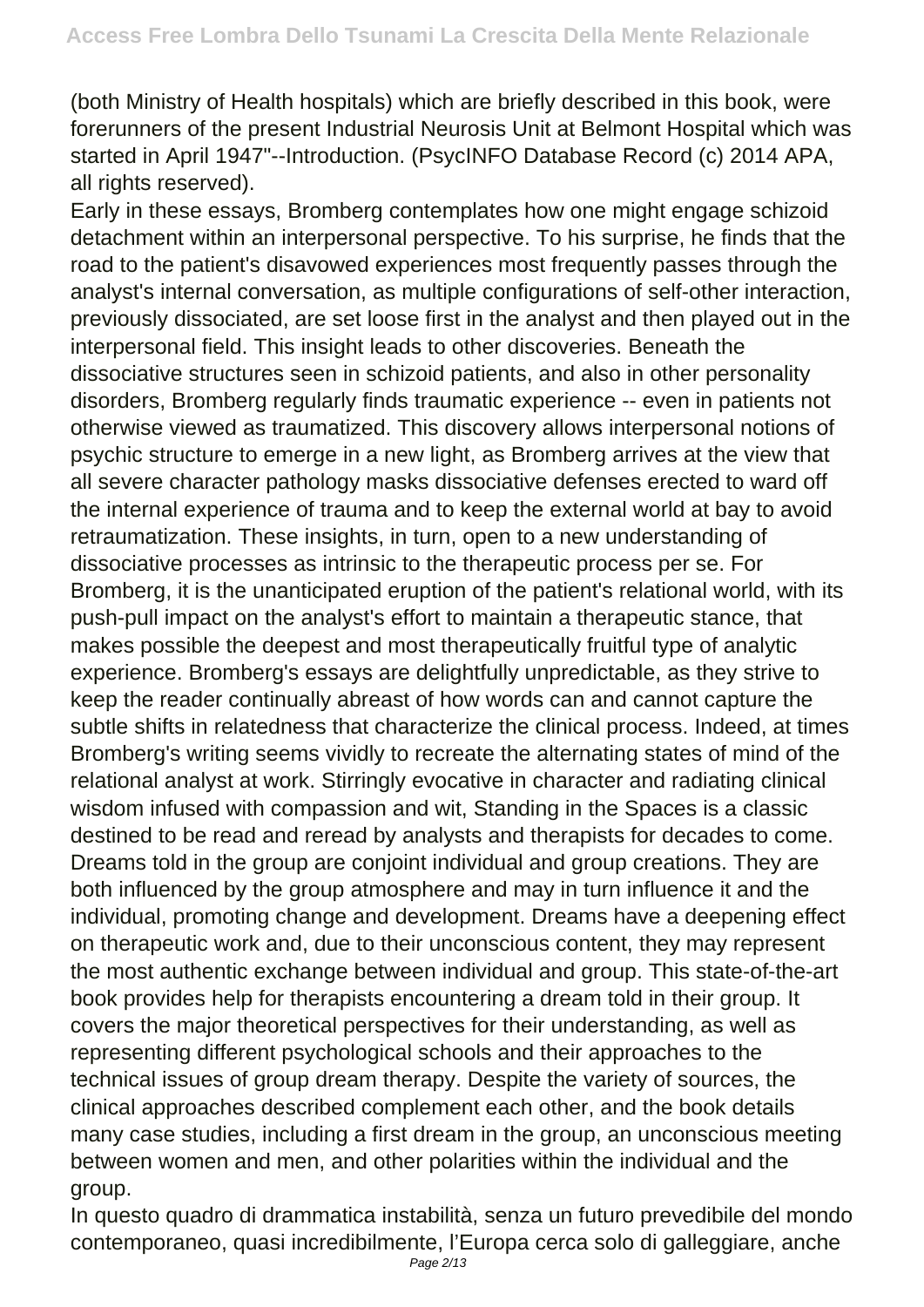a dispetto degli imponenti marosi che la potrebbero travolgere e cerca di nascondere a sé stessa la profondità e il carattere strutturale, di fondo, della crisi che la pervade dall'interno. L'Europa è ormai diventata l'Europa dell'ignavia. Persino il mare della sua storia, il Mediterraneo, ci trasmette questa sua drammatica e impotente condizione. Non c'è bisogno di aver studiato Derrida per sapere che proprio sul rapporto tra la sponda sud e la sponda nord del mare nostrum si gioca tanta parte del destino storico dell'Europa. Invece, niente di niente, neppure una traccia è rimasta viva di una tradizione che aveva dialogato con i processi di decolonizzazione, con le conquiste di indipendenza nazionale, con la nascita del pan-arabismo, con i movimenti non allineati. Tanto meno si può scorgere nell'Europa politica uno sguardo rivolto al futuro dei popoli e delle civiltà del Mediterraneo, imprigionati nella gabbia dell'ultimo capitalismo. Al galleggiamento nelle politiche internazionali, l'Europa politica ha aggiunto una calma piatta nella superficie dei suoi ordinamenti politici. Una calma apparente, sotto la quale striscia e si approfondisce la crisi sociale e sotto la quale si scelgono, anche spregiudicatamente, politiche economiche e finanziarie fin qui drasticamente rifiutate dall'ultima ortodossia capitalistica e dalle sue classi dirigenti. Il nuovo corso della Bce e della Commissione europea rispondono, in primo luogo, a un'istanza dell'economia, del mercato europeo che possiamo considerare come vitale di fronte alla minaccia assai concreta di una recessione distruttiva. Lo stato politico dell'Europa ha favorito questa scelta puramente adattativa. Essa vive una crisi così profonda da apparire come conclusiva almeno per una fase della sua stessa politica e della democrazia rappresentativa. Il capitalismo dimostra, ancora una volta, la sua vitalità, la sua capacità straordinaria di adattarsi e di reagire alla crisi ma, contemporaneamente, e pour cause, mette in luce la sua incapacità strutturale di risolvere la crisi stessa.

This new, meticulously updated edition offers the latest research on the foundations, techniques, and efficacy of psychodynamic psychotherapy, while still providing the basic information on assessment, indications, formulations, therapist interventions, goals of therapy, and mechanisms of therapeutic action that all mental health professionals require in order to provide excellent care. Kennard (The Retreat, York and the Tuke Centre for Psychotherapy and Counselling) discusses the historical context and benefits of therapeutic communities as well as their day-to-day operation. Topics include therapeutic communities for drug abusers, the mentally ill, and people with severe personality disorders; anti-psychiatry and alternative asylum; the future of therapeutic communities; and working in a therapeutic community. The final section lists professional organizations and therapeutic communities in the UK and in other parts of the world. Distributed by Taylor and Francis. Annotation copyrighted by Book News, Inc., Portland, OR

Il desiderio di essere gli uni uguali agli altri quale espressione del conformismo presente nella nostra società ci suggerisce che, a fianco di percorsi di effettiva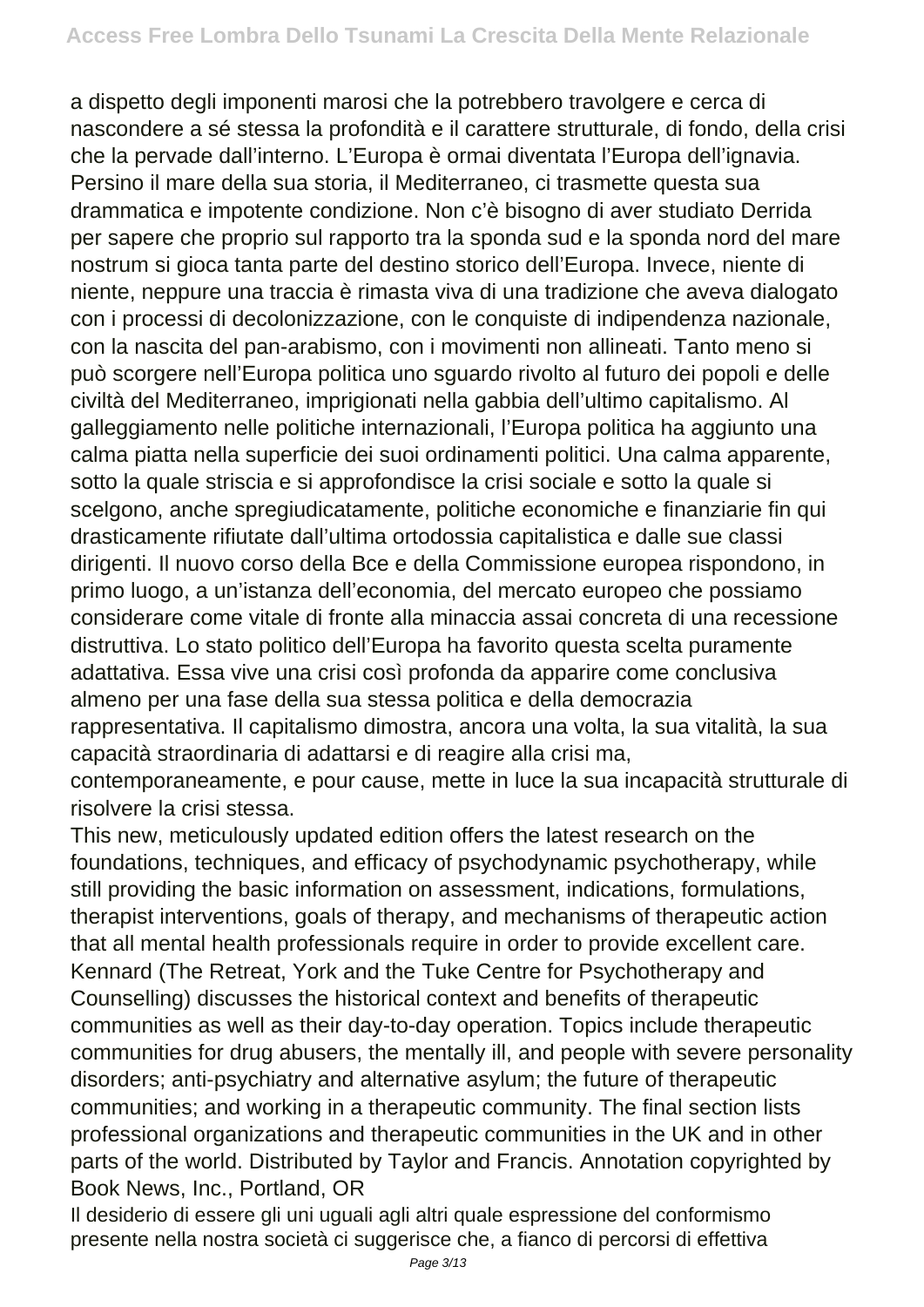resilienza, sia in atto un planetario e spontaneo addomesticamento delle persone alle aspettative della comunità di appartenenza. Si tratta di un'operazione che serve a padroneggiare l'incertezza globale e a contrastare l'orrore che si prova nell'essere senza fondamenti e privi di un'identità rocciosa. Tutto tende a essere omologato a uno standard considerato normale, dove normale sta per "comportamento sociale adottato dalla maggioranza delle persone". Succede così che, senza che sia stato decretato da nessuno né che ci sia stata una coercizione a condividere idee e stili di vita, modelli di identità sessuale e di genere, si produca una certa omologazione dei singoli individui tra loro e tutti insieme alla norma sociale. Cambiano e si standardizzano persino le forme di linguaggio, come se ci fosse un suggeritore sociale forte a indicare un'unica direzione da seguire, verso cui la maggioranza delle persone si dirige prontamente per sentirsi parte di un gruppo sociale dominante.

L'adolescenza è sempre stata vista come un'età problematica, portatrice di conflitti a volte violenti e difficilmente governabili. Al Centro Milanese di Psicoanalisi si è costituito da molti anni un gruppo di analisti interessati a prendere privatamente in cura adolescenti con difficoltà economiche, collocati in comunità o provenienti da famiglie multiproblematiche. Il gruppo si pone come obiettivo la ricerca. Una ricerca che parte dalla necessità di uscire dal territorio "classico" e avventurarsi in un territorio impervio e sconosciuto "alla periferia dell'analizzabile", ma ricco di aperture su nuovi scenari. In tale contesto la competenza psicoanalitica può essere spinta verso nuove declinazioni. Questa esplorazione di frontiera ha ricadute importanti sulla tecnica dell'analisi, non solo degli adolescenti. È di Giuseppe Pellizzari l'idea originaria di pubblicare sotto forma di manuale i frutti del lavoro del gruppo da lui voluto e a lungo coordinato, per proporre quello che si è imparato, rendendolo fruibile, grazie ai numerosi esempi clinici, per tutti gli operatori che, specie nelle strutture pubbliche, si trovano a fronteggiare quella che appare come un'emergenza difficile e complessa. Nello stesso tempo è parso opportuno proporre anche le problematiche tecniche e teoriche che si incontrano inoltrandosi in questi territori periferici e marginali, ma tali da costituire il futuro della psicoanalisi stessa.

IN QUESTO NUMERO: La Politica al tempo del coronavirus non è politicienne - La crisi mondiale e il "compromesso storico" di Bruxelles - Italia – Germania: vincolo o risorsa? Lavorare da "casa" nell'industria - Stato di emergenza, democrazia, lavoro - Dai riders e dai precari al sindacato di strada - Sul capitalismo come religione in fase post pandemica. Considerazioni impolitiche - Alla ricerca di una nuova cultura politica - Riflessioni utopiche su Scuola e Università - Il sistema bancario tra democrazia politica e democrazia economica - Il tempo del paradigma della cura - Editoria e intelligenza (?) artificiale - La rivalità fra Usa e Cina nei meccanismi del capitalismo globale - Il rapporto tra movimenti e politica negli Usa - La Palestina: tra realtà e distopia O Marx a Minsk - La sinistra dovrebbe difendere l'Urss? - Alla scuola dei Gilets Jaune Master the words and phrases necessary for handling everyday situations Practice

Makes Perfect: Italian Vocabulary helps you develop your vocabulary by providing practice in word-building and encouraging you to analyze new words for an everincreasing vocabulary. Each chapter of this comprehensive book focuses on a theme, such as family or travel, so you can build your language skills in a systematic manner. As you lay the foundation for an increasing vocabulary, you are able to perfect your new words with plenty of exercises and gain the confidence to communicate well in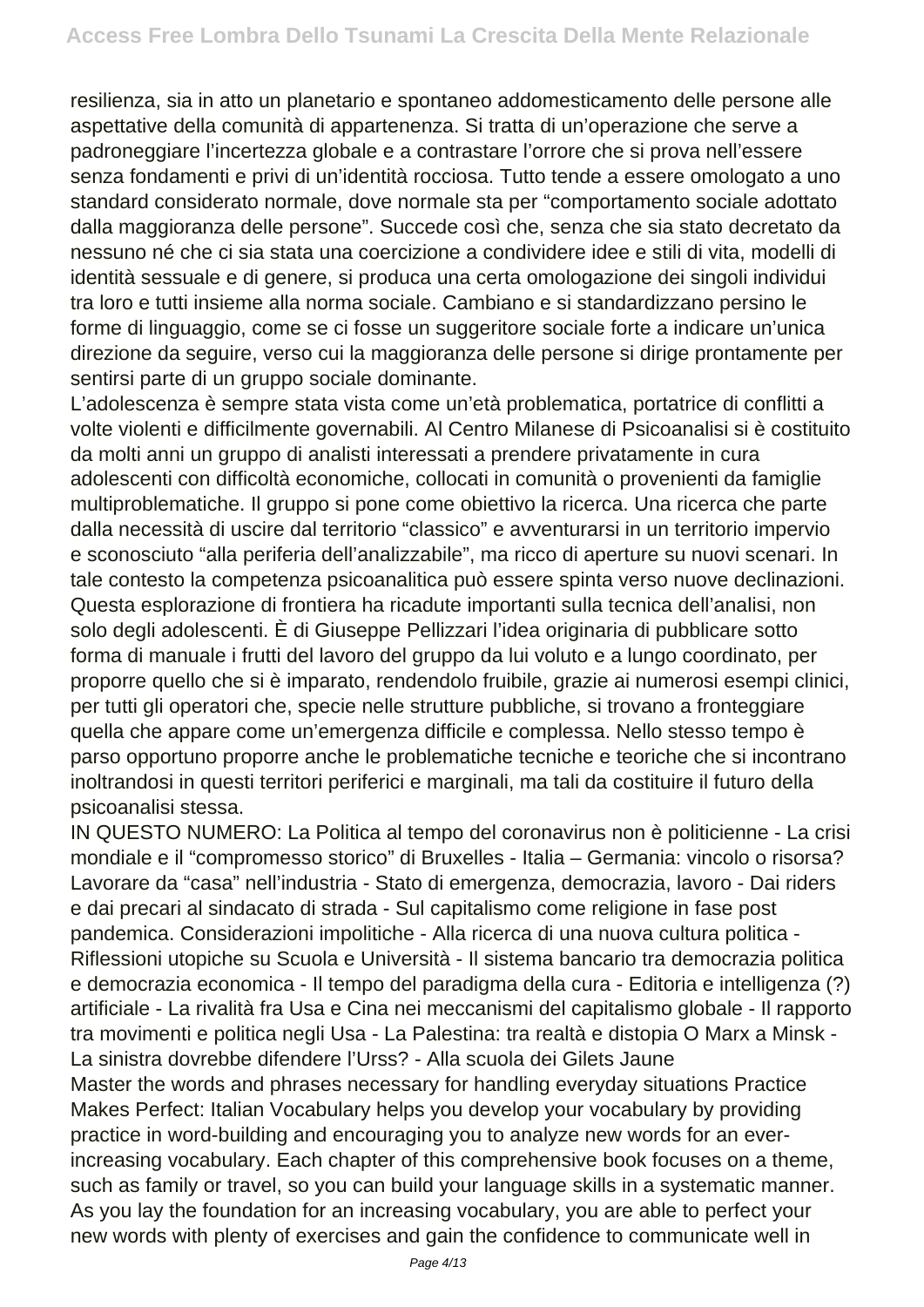Italian. Practice Makes Perfect: Italian Vocabulary offers you: More than 250 exercises Concise grammatical explanations A new chapter on contemporary vocabulary An answer key to gauge your comprehension With help from this book, you can easily speak or write in Italian about: Different occupations and jobs \* Italian holidays and traditions \* Taking the train \* Growing your own garden \* Where it hurts on your body \* Your house \* Your family and friends \* What you studied in school \* Your favorite TV show \* Your family's background . . . and much more!

Un laboratorio, due Paesi, tre fondi d'investimento, molti scienziati e delle ricerche virologiche tanto misteriose quanto pericolose. La pandemia da Sars-Cov-2 che ha investito e messo in ginocchio il pianeta intero non è arrivata per caso, non è arrivata per uno scherzo della natura, il virus è apparso tra noi per colpa di ricercatori troppo esaltati, di aziende troppo avide e di governi troppo sconsiderati.La vicenda del laboratorio di massima sicurezza biologica di Wuhan è la storia del Covid-19. È anche la storia di uno dei più appassionanti thriller della nostra storia, una spy story internazionale degna di un James Bond, nella quale non sono nemmeno mancati i classici cattivi che giocano a fare Dio. E, come nelle migliori sceneggiature che ricalcano questo filone, quando questo accade finisce sempre male."I misteri di Wuhan" è anche un'inchiesta rigorosa. Un lavoro che svela i retroscena dell'origine della pandemia. Con la speranza che prima o poi si possa finalmente avviare un'indagine su quei fatti e (magari) giungere a delle condanne giudiziarie. Lo chiedono oltre tre milioni di morti. Lo chiedono sette miliardi e mezzo di vittime. 1246.7

La scelta strategica delle classi dirigenti europee è quella di fronteggiare la crisi e avviare la ripresa attraverso una modernizzazione senza riforma sociale e con quell'industrializzazione dell'ecologia compatibile con l'impresa e col mercato, ma soprattutto senza riforma sociale. Perciò i popoli restano esclusi da un qualsiasi processo decisionale e sono consegnati a una nuova condizione di sudditanza. In essa i cittadini dovrebbero prendere la forma contemporanea di sudditi tecnologici. Ma restano troppi segni e troppi di nuovo se ne vengono formando che mettono a rischio, o almeno lo potrebbero, l'ordine capitalistico che si viene costituendo in risposta alla crisi. Molte, fino a ieri, sono state nel mondo le rivolte che hanno scosso interi paesi. Anche in Italia, pur in un panorama assai difficile, emergono proteste, rabbie, conflitti, anche inediti conflitti di lavoro. Il problema che si pone dinnanzi al capitalismo finanziario globale è come si possa governare senza il consenso popolare. L'Europa politica da tempo ha rinunciato a costruire un ordine costituzionale e si è formata in un assetto ademocratico. La sua costituzione materiale ha coniugato, in un lungo ciclo politico, le politiche antipopolari di austerity con una centralizzazione decisionale nella pratica di governo intergovernativo. Per altro, quando ha tentato la via della verifica di un consenso popolare su un trattato che adottava una Costituzione per l'Europa, ha fallito, grazie al voto negativo in Francia e nei Paesi Bassi. In Francia, in particolare, la grande mobilitazione popolare che si realizzò nel 2005 si alimentò anche dell'opposizione nei confronti della famigerata direttiva Bolkestein. Questa costruzione organicamente ademocratica ha affiancato i poderosi processi involutivi che hanno investito, seppure diversamente, i diversi paesi europei. Le crisi, ultima quella pandemica, hanno offerto un'occasione, in assenza di una potenza democratica in campo, per un ulteriore passo verso nuove forme di autoritarismo. L'Italia sembra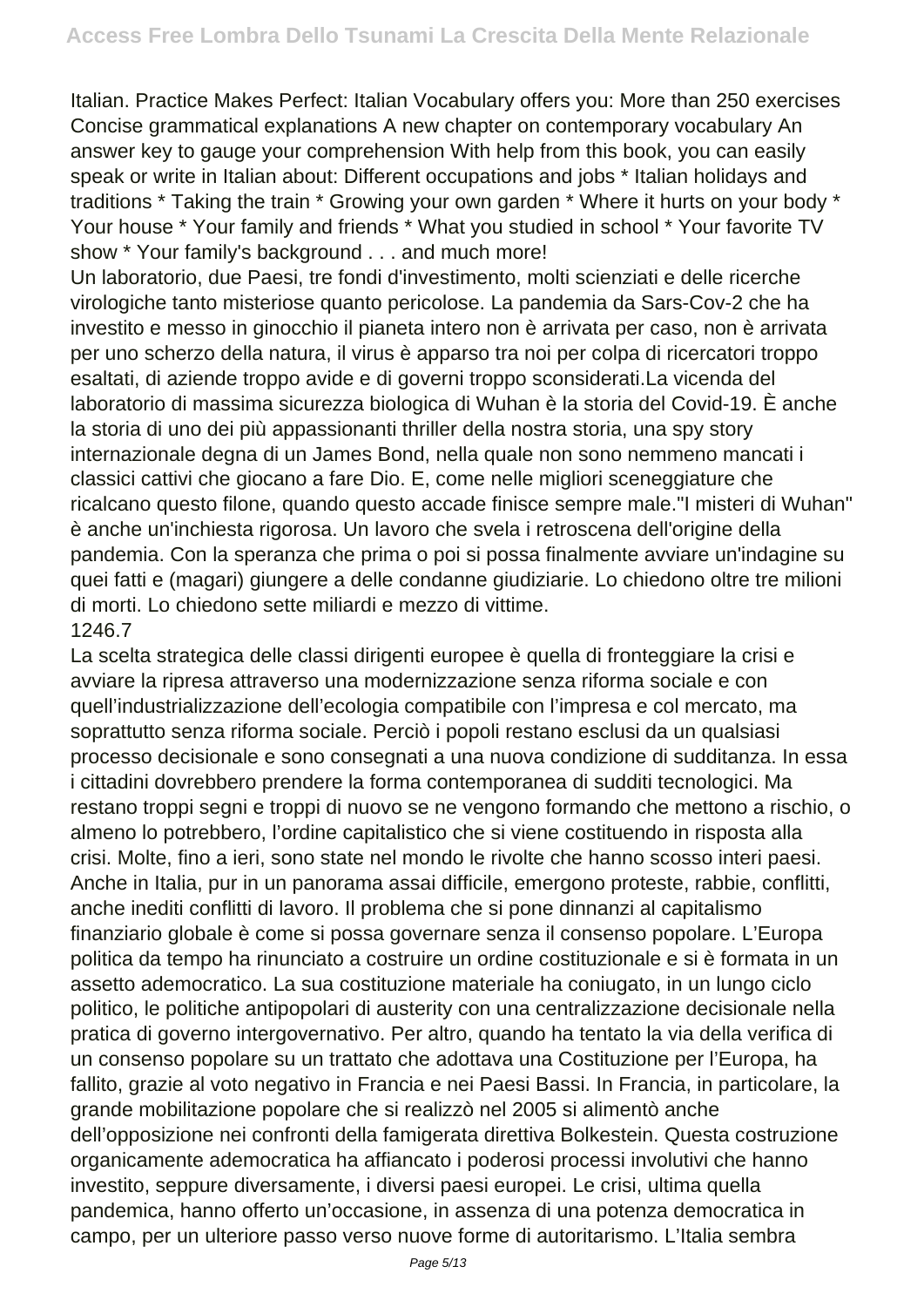assumere, in questo processo, una funzione di laboratorio con l'avvento di un governo compiutamente, o quasi, tecnico-oligarchico. Il fallimento della politica istituzionale nella fase precedente, la morte della politica che si era ancora dovuto constatare, ne hanno costituito i prodromi.

Stephen A. Mitchell has been at the forefront of the broad paradigmatic shift in contemporary psychoanalysis from the traditional one-person model to a two-person, interactive, relational perspective. In Influence and Autonomy in Psychoanalysis, Mitchell provides a critical, comparative framework for exploring the broad array of concepts newly developed for understanding interactive processes between analysand and analyst. Drawing on the broad traditions of Kleinian theory and interpersonal psychoanalysis, as well as object relations and progressive Freudian thought, he considers in depth the therapeutic action of psychoanalysis, anachronistic ideals like anonymity and neutrality, the nature of analytic knowledge and authority, and the problems of gender and sexual orientation in the age of postmodernism. The problem of influence guides his discussion of these and other topics. How, Mitchell asks, can analytic clinicians best protect the patient's autonomy and integrity in the context of our growing appreciation of the enormous personal impact of the analyst on the process? Although Mitchell explores many facets of the complexity of the psychoanalytic process, he presents his ideas in his customarily lucid, jargon-free style, making this book appealing not only to clinicians with various backgrounds and degrees of experience, but also to lay readers interested in the achievements of, and challenges before, contemporary psychoanalysis. A splendid effort to relate parallel lines of theorizing and derivative changes in clinical practice and informed by mature clinical judgment and broad scholarship into the history of psychoanalytic ideas, Influence and Autonomy in Psychoanalysis takes a well-deserved place alongside Mitchell's previous books. It is a brilliant synthesis of converging insights that have transformed psychoanalysis in our time, and a touchstone for enlightened dialogue as psychoanalysis approaches the millennium.

With new discussions by Theodore Jacobs and Regina Pally Adult psychoanalysis has approached the study of intersubjectivity by concentrating primarily on the verbal dialogue, an explicit mode of communication. Infant research, on the other hand, focuses on nonverbal communication and implicit modes of action sequences, operating largely out of awareness, such as interactions of gaze, facial expression, and body rhythms. This book proposes that an integration of these two approaches is essential to a deeper understanding of the therapeutic action. The authors use a dyadic systems model of self- and interactive regulation as a lens for comparing diverse theories of intersubjectivity, both in adults and infants. Building on the definition of intersubjectivity in infancy as correspondence and matching of expressions, the authors offer an expanded view of the presymbolic origins of intersubjectivity. They address the place of interactive regulation, problems with the concept of matching, the roles of self-regulation and of difference, and the balance of selfand interactive regulation. An adult treatment of early trauma is described through detailed clinical case material illustrating both the verbal narrative and the implicit "action dialogue" operating largely outside of awareness. This book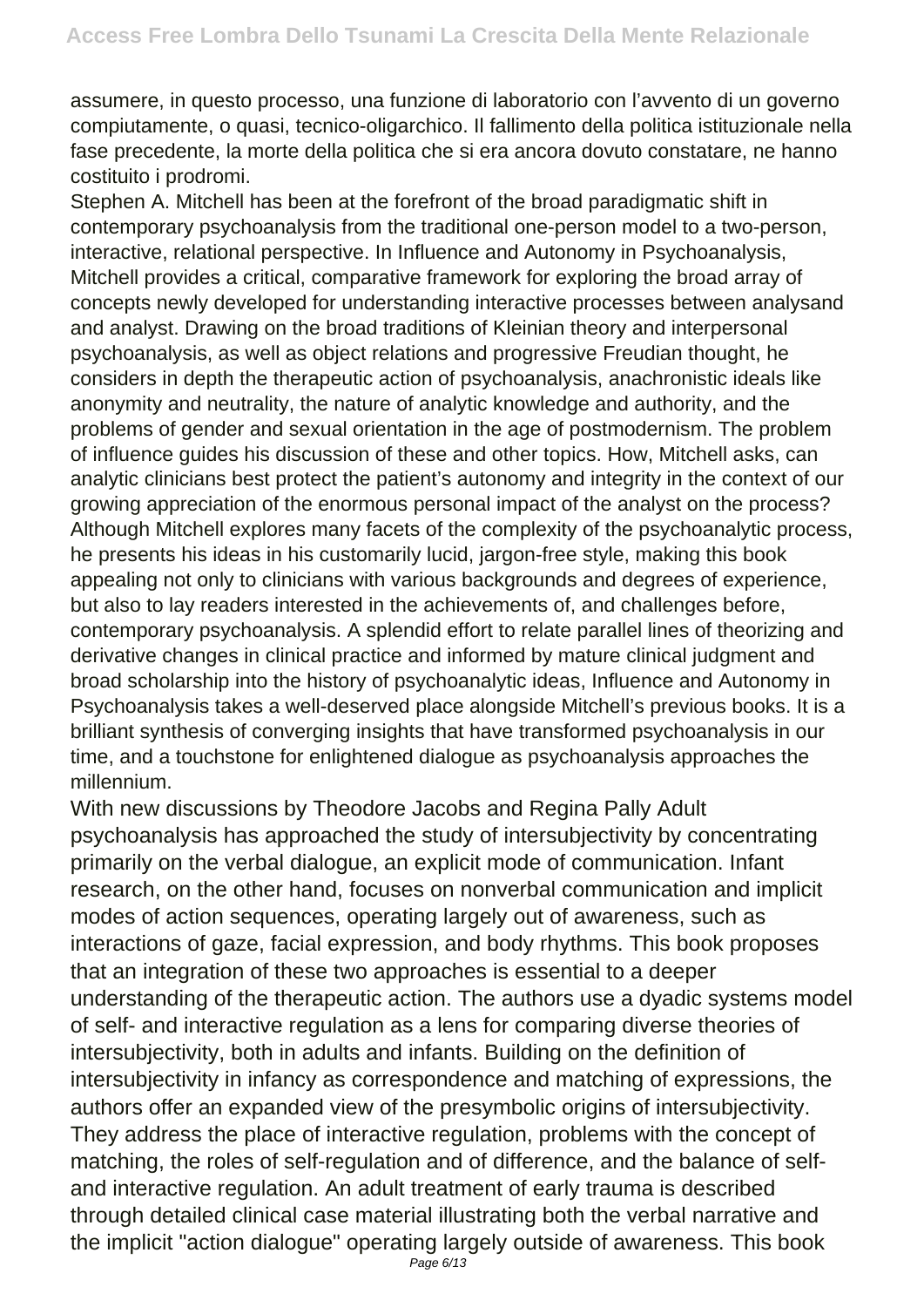includes new discussions by Theodore Jacobs, arguing that nonverbal communication is vitally important to psychoanalysis, and by Regina Pally, arguing that aspects of this book have parallels in neuroscience. In Awakening the Dreamer: Clinical Journeys, Philip Bromberg continues the illuminating explorations into dissociation and clinical process begun in Standing in the Spaces (1998). Bromberg is among our most gifted clinical writers, especially in his unique ability to record peripheral variations in relatedness those subtle, split-second changes that capture the powerful workings of dissociation and chart the changing self-states that analyst and patient bring to the moment. For Bromberg, a model of mind premised on the centrality of selfstates and dissociation not only offers the optimal lens for comprehending and interpreting clinical data; it also provides maximum leverage for achieving true intersubjective relatedness. And this manner of looking at clinical data offers the best vantage point for integrating psychoanalytic experience with the burgeoning findings of contemporary neuroscience, cognitive and developmental psychology, and attachment research. Dreams are approached not as texts in need of deciphering but as means of contacting genuine but not yet fully conscious selfstates. From here, he explores how the patient's "dreamer" and the analyst's "dreamer" can come together to turn the "real" into the "really real" of mutative therapeutic dialogue. The "difficult," frequently traumatized patient is newly appraised in terms of tensions within the therapeutic dyad. And then there is the "haunted" patient who carries a sense of preordained doom through years of otherwise productive work - until the analyst can finally feel the patient's doom as his or her own. Laced with Bromberg's characteristic honesty, humor, and thoughtfulness, these essays elegantly attest to the mind's reliance on dissociation, in both normal and pathological variants, in the ongoing effort to maintain self-organization. Awakening the Dreamer, no less than Standing in the Spaces, is destined to become a permanent part of the literature on therapeutic process and change.

Ricordare Rossanda - La scissione di Livorno e la felice ambiguità del Pci - Sulla scissione di Livorno -Sui motivi di una metamorfosi - Cento anni dalla fondazione del Partito comunista in Italia. La storia, la politica - La rivoluzione alle porte - Lenin e la questione italiana nel 1921 - Una femminista e il Pci: un racconto - Una domanda scomoda per una scomoda eredità - Il serio rischio di "sprecare" la crisi - Recovery plan: non è solo una questione di soldi - Le metamorfosi: l'impatto delle crisi nella biologia territoriale del Nord - L'emblematico caso della Campania - L'idrogeno: vettore energetico chiave per la conversione ecologica - L'avanzata dei riders - Usa: l'elezione infinita - Non solo corna a Washington - Le nuove scelte della Cina a livello interno e internazionale - L'inverno del Medio-Oriente e della nostra politica estera - Dal liberalismo antidemocratico alla democrazia antiliberale: il caso polacco -Non sarà un pranzo di gala. Sull'ultimo libro di Emiliano Brancaccio

In Libertà relazionale si affrontano le proprietà emergenti del campo Page 7/13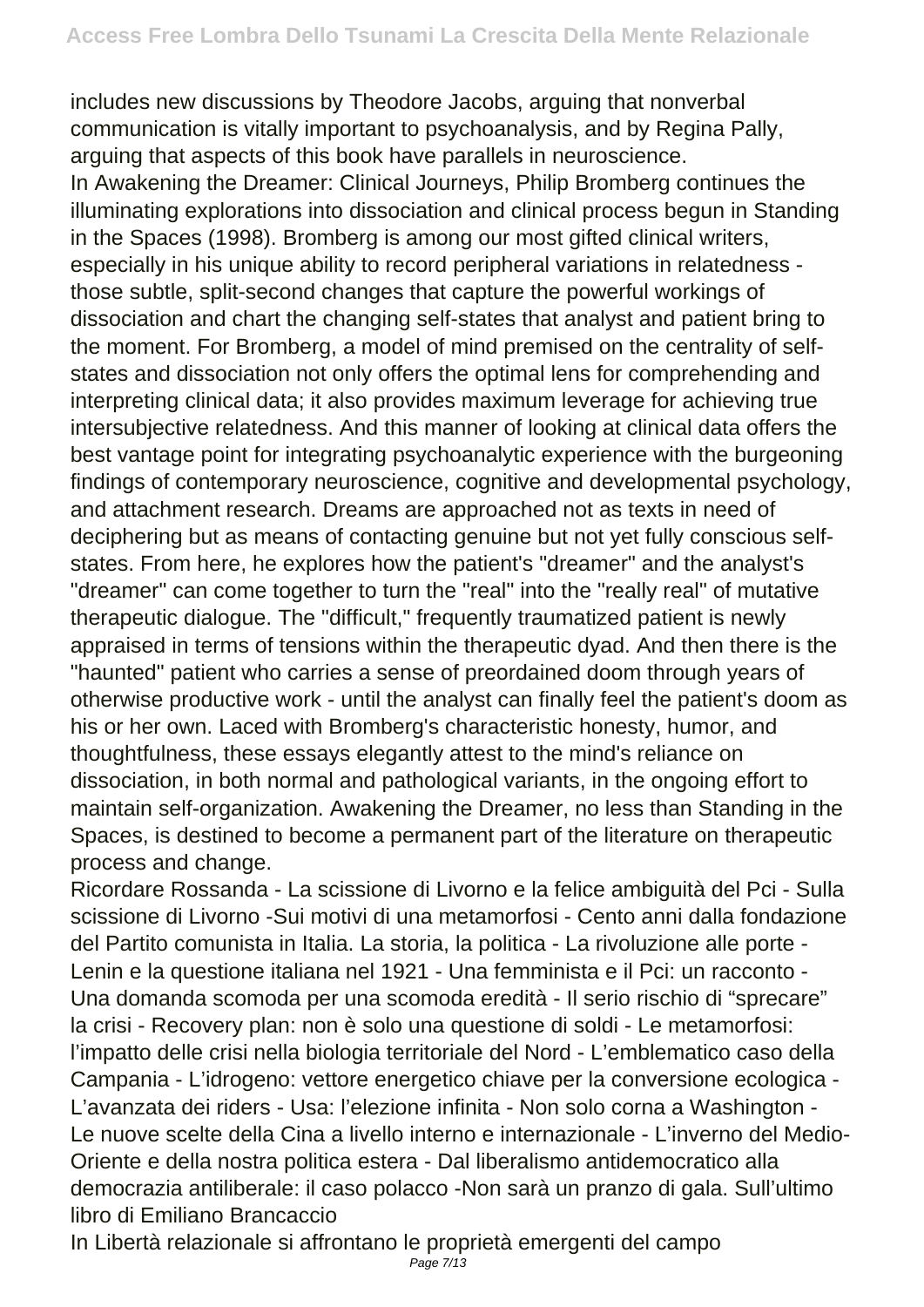interpersonale nella clinica psicoanalitica e psicoterapeutica partendo da concetti quali l'esperienza non formulata, la dissociazione e l'enactment. Stern considera analista e paziente insieme, poiché la loro condotta conscia e inconscia costituisce la sostanza del campo. Se infatti la natura del campo determina l'esperienza creata da paziente e analista, la diade terapeutica riconfigura incessantemente il campo. La "libertà relazionale" è la concezione interpersonale del campo formulata da Stern, che l'autore confronta con l'opera dei teorici bioniani del campo. Il ruolo del campo viene tra l'altro esaminato nel trattamento del trauma, nel contesto della tecnica terapeutica, nella valutazione della ricerca quantitativa, dell'utilità del concetto di fantasia inconscia, nel trattamento del paziente difficile. Libertà relazionale è una dichiarazione chiara, autorevole e spassionata dello stato attuale della teoria psicoanalitica e della riflessione clinica relazionale, e un'ottima introduzione ad alcune questioni centrali della psicoanalisi contemporanea.

First Published in 2011. Routledge is an imprint of Taylor & Francis, an informa company.

Qual è il nucleo, qual è l'essenza di una esperienza psicotica? Nel suo saggio introduttivo Carmelo Conforto, riferendosi a Hans Gadarmer, si interroga sul "dolore" e sul "sapere". Che cosa infrange e spezza il cuore in un'esperienza psicotica? Come un cuore umano, come il cuore di ciascuno di noi, può essere costretto a rendersi dis-umano quando è attraversato da un terrore senza nome? Questo libro si propone di parlare del trómos/terrore come sentimento nucleare di ogni forma di vita psicotica, recuperando quei percorsi di ricerca teorica, e soprattutto clinica, che Mauro Manica ha appassionatamente, pazientemente e discretamente tentato di tracciare in più di vent'anni di lavoro terapeutico con i pazienti psicotici: Holzwege, heideggeriani "sentieri interrotti". Trómos/Terrore è la testimonianza di questa esperienza clinica e umana, di un'esperienza che potrebbe essere utile condividere con studenti, con terapeuti in formazione, con psicoanalisti delle patologie gravi, e con chiunque voglia affacciarsi sul mistero della psicosi.

Un filo d'erba è cresciuto nel deserto. Il 22 marzo scorso è stato effettuato uno sciopero, indetto dai sindacati confederali, che ha interessato «tutto il personale dipendente di Amazon Logistica Italia e Amazon Transport Italia cui è applicato il Ccnl Logistica Trasporto Merci e Spedizioni e di tutte le società di fornitura di servizi di logistica, movimentazione e distribuzione delle merci che operano per Amazon Logistica e Amazon Transport». Il comunicato sindacale dello sciopero dice così, in un linguaggio tecnico, una cosa dal grande rilievo sociale e politico. Ci parla dell'unificazione nella lotta di due popolazioni lavorative diverse, quella dei lavoratori dipendenti a tempo indeterminato e quella dei drivers in condizioni di precarietà, una lotta organizzata contro un nuovo, potente padrone che sembrava inafferrabile, inafferrabile come il suo algoritmo. Al capitalismo dell'algoritmo dedichiamo una intera sezione di questo numero della rivista. Qui proviamo solo a cercare il filo d'erba cresciuto nel deserto. Pochi giorni dopo, il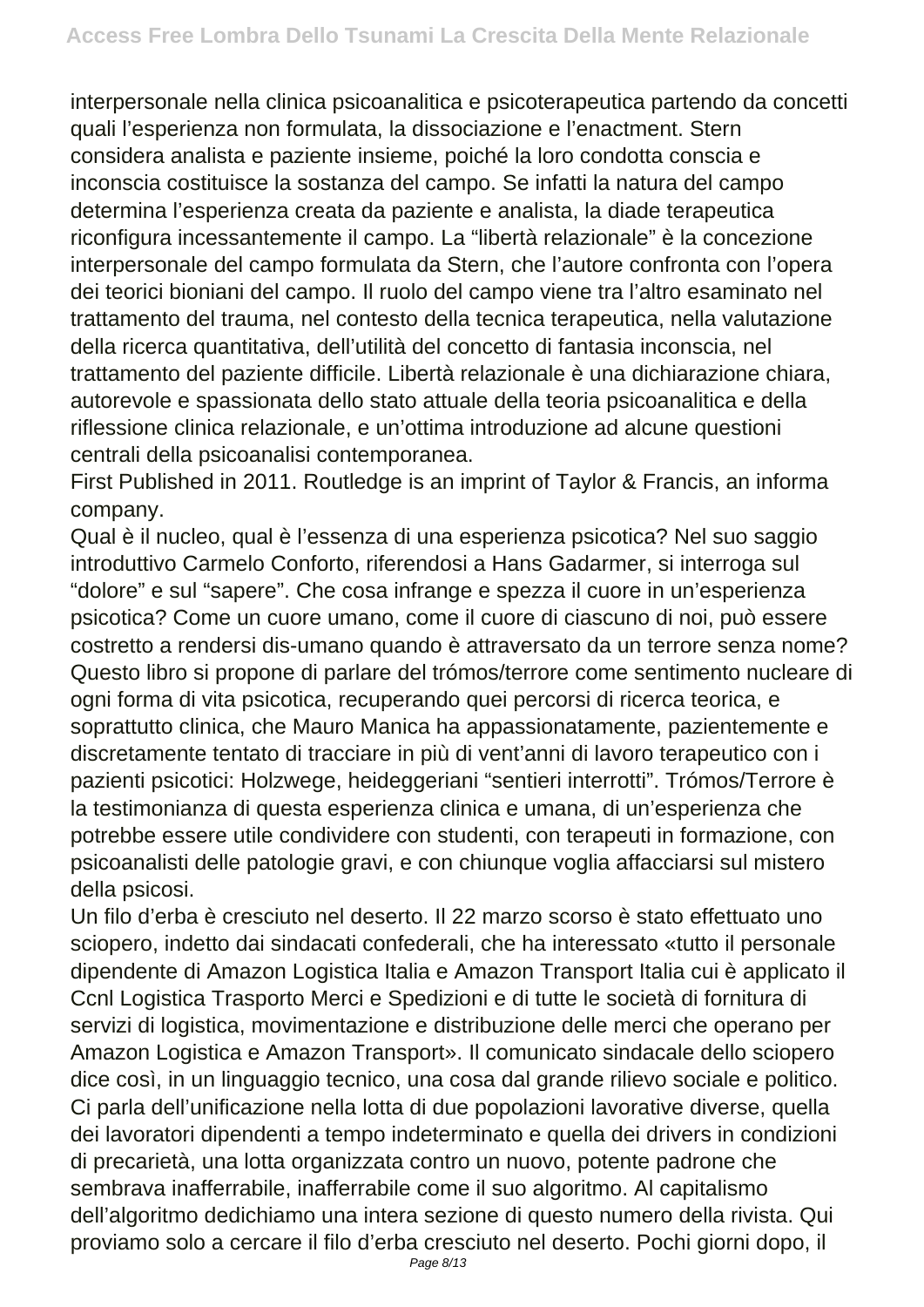26 marzo, la rete "Rider per i diritti" ha organizzato una mobilitazione nazionale per rivendicare «la necessità di applicare un contratto collettivo nazionale di settore che regolamenti tutta la categoria riconoscendo a lavoratrici e lavoratori tutti i diritti e piene tutele». Il nuovo mondo del lavoro resuscita parole antiche. Ma la frontiera è quella nuova. È in gioco il potere e il controllo sull'organizzazione sociale e del lavoro nel mondo del lavoro degli algoritmi, nello specifico, e, più in generale, in quello della gig economy. Era stata, la nostra, definita come una società postindustriale, per evitare la fatica di capire e per eludere i problemi che comporta vedere quanto di industriale è strisciato dentro il nuovo capitalismo. Lo sciopero dei lavoratori di Amazon, in Italia, il 22 marzo, andrebbe registrato come un giorno significativo nella storia del conflitto di lavoro. Anche in Alabama i sindacati si battono, ma sono costretti a farlo per essere riconosciuti, non essendoci ancora riusciti. In Italia, dove c'è il riconoscimento, per la prima volta al mondo si effettua uno sciopero nazionale di questa natura. 1215.5.3

Per circa quattro anni, due esseri umani si incontrano in una stanza, cinquanta minuti, due volte a settimana. Raccontata dalla prospettiva della sua analista, la trasformazione di Pietro – giovane paziente dalla personalità mosaicale – descrive il passaggio da una fenomenologia schizoide, intrisa di magismo, a una qualità dell'esperienza più condivisa. Come in ogni storia vera, al contatto corrisponde un contagio. Dall'incontro con l'inquietante estraneità dell'altro si approda lentamente a un terreno comune, più sano e sonoro. La musica rappresenta lo sfondo simbolico e il principale canale affettivo della cura. Emerge anche una domanda di ricerca tra psicoanalisi e neuroscienze: in principio era il suono? Penetrando nel vivo dell'esperienza analitica e lontano da ideologismi, il libro testimonia quanto il lavoro clinico possa essere alimentato dal confronto tra diversi orientamenti terapeutici, non più concepiti come fazioni claustrofiliche, ma come altre vie d'approccio verso l'umano.

'Joseph Breuer's celebrated patient, Anna O., designated psychoanalysis to be a "talking cure". She was correct insofar as psychoanalysis does place verbal exchange at the center stage. However, the focus upon the patient's and therapist's speaking activities diverted attention from how the two parties listen to each other. Psychoanalysis is a listening and talking cure. Both elements are integral to clinical work. Listening with no talking can only go so far. Talking without listening can mislead and harm. And yet, the listening end of the equation has received short shrift in analytic literature. This book aims to rectify this problem by focusing upon analytic listening. Taking Freud's early description of how an analyst ought to listen as its starting point, the book traverses considerable historical, theoretical, and clinical territory. The ground covered ranges from diverse methods of listening through the informative potential of the countertransference to the outer limits of our customary attitude where psychoanalytic listening no longer helps and might even be contraindicated.'- Salmon Akhtar, from his Introduction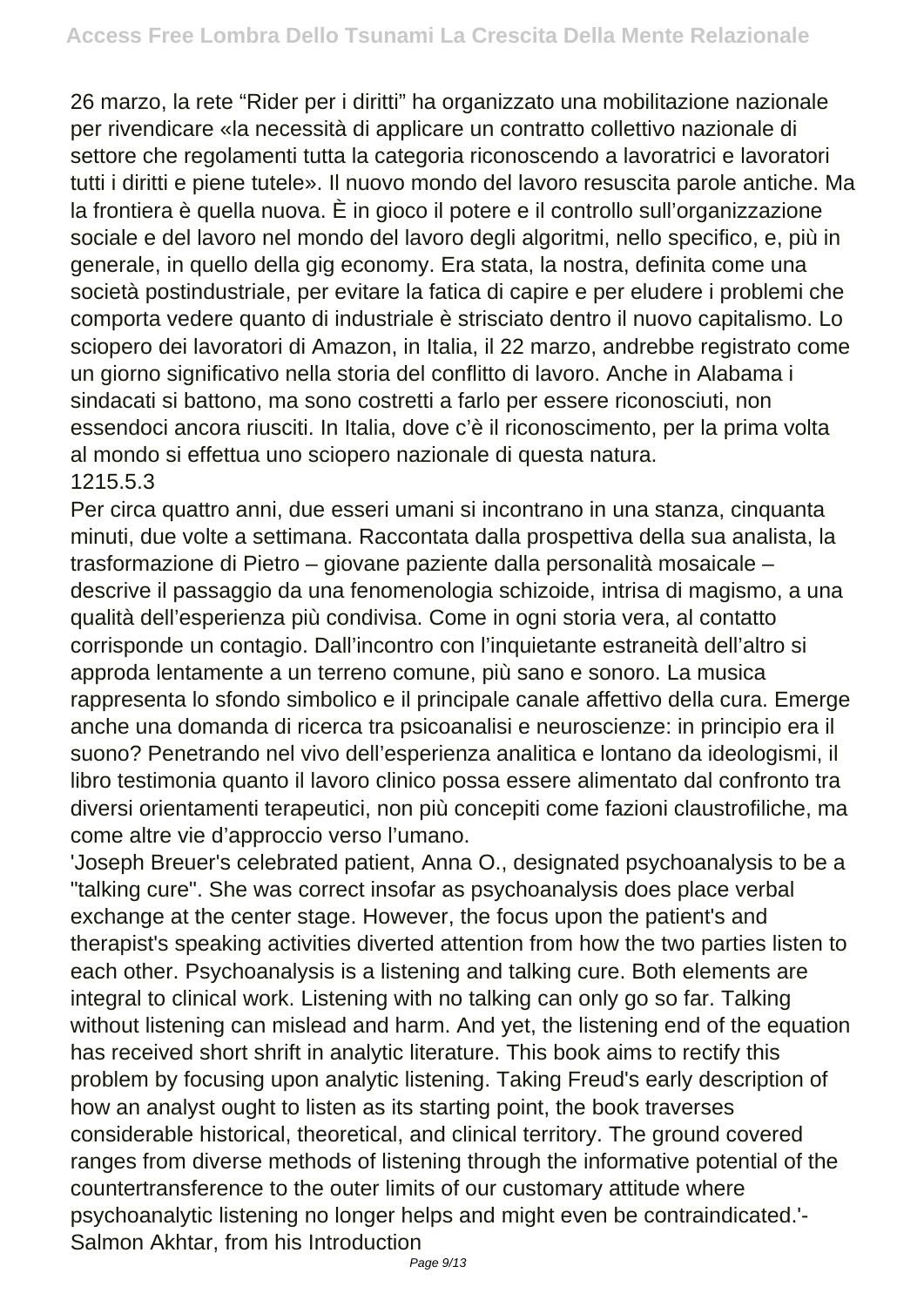Presents an illustrated version of the Gond tribe belief that the lives of trees and humans are intertwined.

This volume (one of two) is the first presentation of Schore's comprehensive theory in book form, as it has developed since 1994. In 1994 Allan Schore published his groundbreaking book, Affect Regulation and the Origin of the Self, in which he integrated a large number of experimental and clinical studies from both the psychological and biological disciplines in order to construct an overarching model of social and emotional development. Since then he has expanded his regulation theory in more than two dozen articles and essays covering multiple disciplines, including neuroscience, psychiatry, psychoanalysis, developmental psychology, attachment, and trauma. Affect Regulation and the Repair of the Self contains chapters on neuropsychoanalysis and developmentally oriented psychotherapy. It is absolutely essential reading for all clinicians, researchers, and general readers interested in normal and abnormal human development.

Quale esperienza vive uno psicoanalista nel corso della terapia di cura di un paziente affetto da depressione? Invertendo la prospettiva, Steven H. Cooper analizza in questo saggio una tematica abitualmente applicata ai soggetti in cura, ma che non prevede quasi mai l'osservazione di chi dovrebbe guidare il percorso di guarigione. Il piacere di aiutare e la frustrazione di fallire, la soddisfazione di un miglioramento e la delusione di una regressione diventano parte essenziale del lavoro clinico e dell'opera di continuo riposizionamento da parte dell'analista. Una questione complessa, a tratti provocatoria, che interessa il lavoro di psicoanalisti e psicoterapeuti, così come di studenti e di insegnanti di psicoanalisi e psicoterapia psicodinamica.

Doce analistas se han organizado en un grupo de trabajo para afrontar esta apasionante obra abierta: en este libro nos ofrecen el fruto de su trabajo, desarrollado bajo la dirección de Luis J. Martín Cabré, analista que ha contribuido enormemente a airear internacionalmente los trabajos psicoanalíticos sobre Ferenczi.Porque Ferenczi ha sido uno de los principales seguidores de Freud y uno de sus interlocutores más dotados, pero ha sido también un enfant terrible del psicoanálisis, sospechoso de herejía por el coraje de sus hipótesis clínicas y de sus posiciones teóricas.Los autores ponen de manifiesto la originalidad y fecundidad del texto de Ferenczi, volviendo a leer para todos nosotros el Diario e introduciendo al lector en un "laboratorio" en el que las comunicaciones entre paciente y analista durante la sesión se convierten en un material vivo e incluso en ocasiones incandescente.Entre los aspectos principales que emergen de esta lectura prevalecen el lugar central que Ferenczi concede a la persona del analista y a sus experiencias emocionales. Y también la redefinición de la contratransferencia que se convierte en un factor terapéutico determinante y la revaloración del papel de los afectos y de las vivencias en el diálogo de inconsciente a inconsciente.Por último es tomada en consideración la teoría del trauma psíquico de Ferenczi que representa tal vez su legado más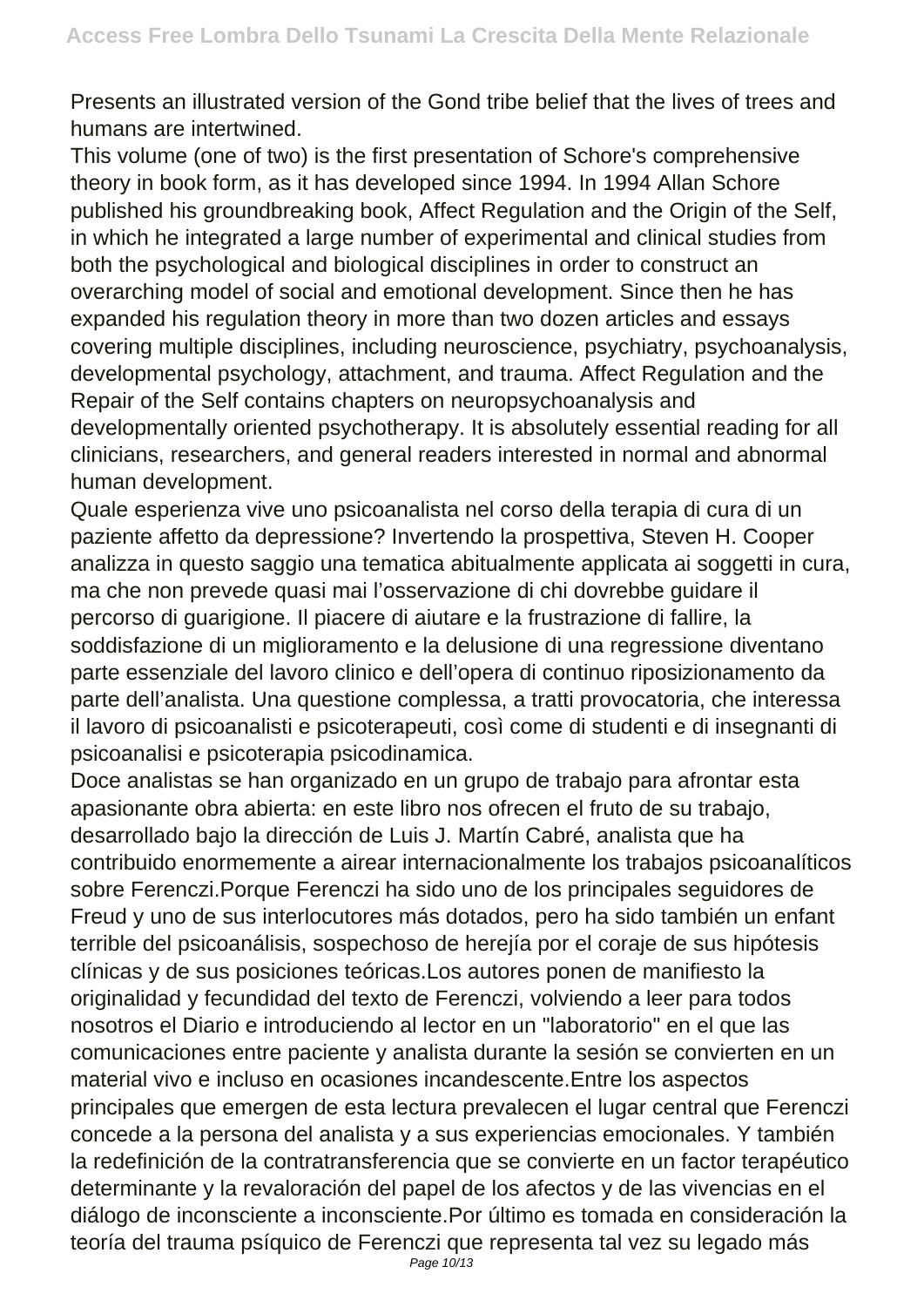fecundo y ciertamente más conocido para la cura psicoanalítica.Junto a ella se contempla la técnica terapéutica sostenida en la escucha y la empatía con el dolor de quien ha sido objeto de un abuso y de su derecho a hacer prevalecer su verdad. Creaciones originales que hacen del Diario un vademecum para muchas de la situaciones clínicas que afrontamos en la época actual.

In response to clinical need, this important new book covers in depth the research, theory and clinical issues surrounding alexithymia.

Core Competencies of Relational Psychoanalysis provides a concise and clearly presented handbook for those who wish to study, practice, and teach the core competencies of Relational Psychoanalysis, offering primary skills in a straightforward and useable format. Roy E. Barsness offers his own research on technique and grounds these methods with superb contributions from several master clinicians, expanding the seven primary competencies: therapeutic intent, therapeutic stance/attitude; analytic listening/attunement; working within the relational dynamic, the use of patterning and linking; the importance of working through the inevitable enactments and ruptures inherent in the work; and the use of courageous speech through disciplined spontaneity. In addition, this book presents a history of Relational Psychoanalysis, offers a study on the efficacy of Relational Psychoanalysis, proposes a new relational ethic and attends to the the importance of self-care in working within the intensity of such a model. A critique of the model is offered, issues of race and culture and gender and sexuality are addressed, as well as current research on neurobiology and its impact in the development of the model. The reader will find the writings easy to understand and accessible, and immediately applicable within the therapeutic setting. The practical emphasis of this text will also offer non-analytic clinicians a window into the mind of the analyst, while increasing the settings and populations in which this model can be applied and facilitate integration with other therapeutic orientations. Core Competencies of Relational Psychoanalysis is inspired by Barsness' students; he was motivated to create a primary text that could assist them in understanding the often complex and abstract models of Relational Psychoanalysis. Relevant for graduate students and novice therapists as well as experienced clinicians, supervisors, and professors, this textbook offers a foundational curriculum for the study of Relational Psychoanalysis, presents analytic technique with as clear a frame and purpose as evidenced based models, and serves as a gateway into further study in Relational Psychoanalyses.

La violenza contro le donne è stata culturalmente e socialmente accettata per secoli. Le donne hanno sempre avuto difficoltà a individuare obiettivi comuni, a sentirsi e fare gruppo: si sono unite quando hanno preso consapevolezza del loro squilibrio di potere rispetto agli uomini, quando non hanno più accettato che la loro appartenenza di genere fosse utilizzata per discriminarle, sottopagarle, per far loro violenza. Dietro il perpetrarsi degli abusi contro le donne sono motivazioni antropologiche, sociali e culturali e meccanismi psicologici che rendono difficile e complesso l'intervento che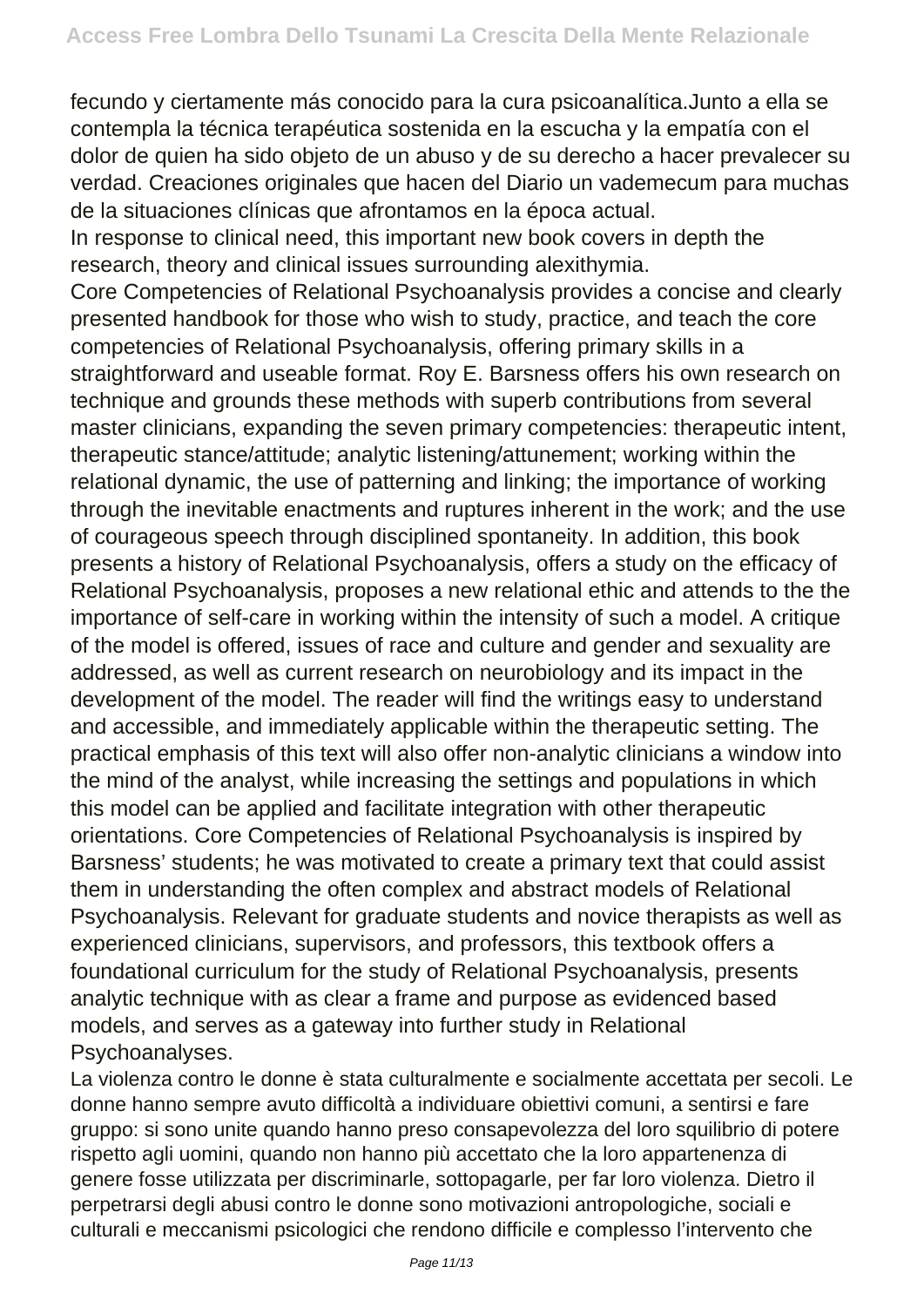## intende combatterli.

Aonia edizioni. Il volume raccoglie il contributo di esperti, per approfondire la dimensione epidemiologica, sociale e psicopatologica del fenomeno delle dipendenze comportamentali e da sostanze e confrontare alcuni strumenti d?intervento ritenuti attualmente pi? efficaci per la promozione della salute in ambito scolastico. La prima parte affronta il processo evolutivo dell?adolescente e la psicopatologia dello sviluppo, sono stati descritti i segni e i sintomi che, nel corso della crescita possono far sospettare l'insorgenza di una problematica psichiatrica. Nella seconda parte sono descritti alcuni modelli di promozione della salute attraverso esperienze effettuate sul campo, anche in altre regioni, che hanno visto il coinvolgimento attivo di insegnanti ed operatori sanitari e dei giovani come portatori di un messaggio sul tema della salute. The gap between psychotherapeutic practice and clinical theory is ever widening. Therapists still don't know what role interpersonal relations play in the development of the most common psychopathologies. Valeria Ugazio bridges this gap by examining phobias, obsessive-compulsions, eating disorders, and depression in the context of the family, using an intersubjective approach to personality. Her concept of "semantic polarities" gives a groundbreaking perspective to the construction of meaning in the family and other interpersonal contexts. At no point is theory left in the wasteland of abstraction. The concreteness of the many case studies recounted, and examples taken from well-known novels, will allow readers to immediately connect the topics discussed with their own experience.

In their new work research collective Ippolita provides a critical investigation of the inner workings of Facebook as a model for all commercial social networks. Facebook is an extraordinary platform that can generate large profit from the daily activities of its users. Facebook may appear to be a form of free entertainment and self-promotion but in reality its users are working for the development of a new type of market where they trade relationships. As users of social media we have willingly submitted to a vast social, economic and cultural experiment. By critically examining the theories of Californian right-libertarians, Ippolita show the thread con- necting Facebook to the European Pirate Parties, WikiLeaks and beyond. An important task today is to reverse the logic of radical transparency and apply it to the technologies we use on a daily basis.

Europe's cultural heritage is a vast, multifaceted mosaic showing who we were, who we are and who we aspire to be. We are all responsible for this huge, precious and fragile legacy. The coronavirus pandemic revealed that unexpected events can suddenly change our way of life. In the future, other threats could well pose further challenges to our safety, health and environment as well as our social structures, values and ability to compete on the global markets. How can Europe fulfil its promise if we do not reinvent and redesign the very basis of the European project and come up with innovative and bold solutions for a better and more sustainable future together? We need a "New Heritage Deal for Europe", a heritage-led transformation of Europe's society, economy and environment. Prof. Dr Hermann Parzinger is an archaeologist, historian and cultural heritage expert. In 2018, he was appointed Executive President of Europa Nostra, a pan-European federation for cultural heritage that represents civil society organisations seeking to safeguard Europe's cultural and natural heritage. Since 2013, Europa Nostra has been running among its key activities the 7 Most Endangered Programme in